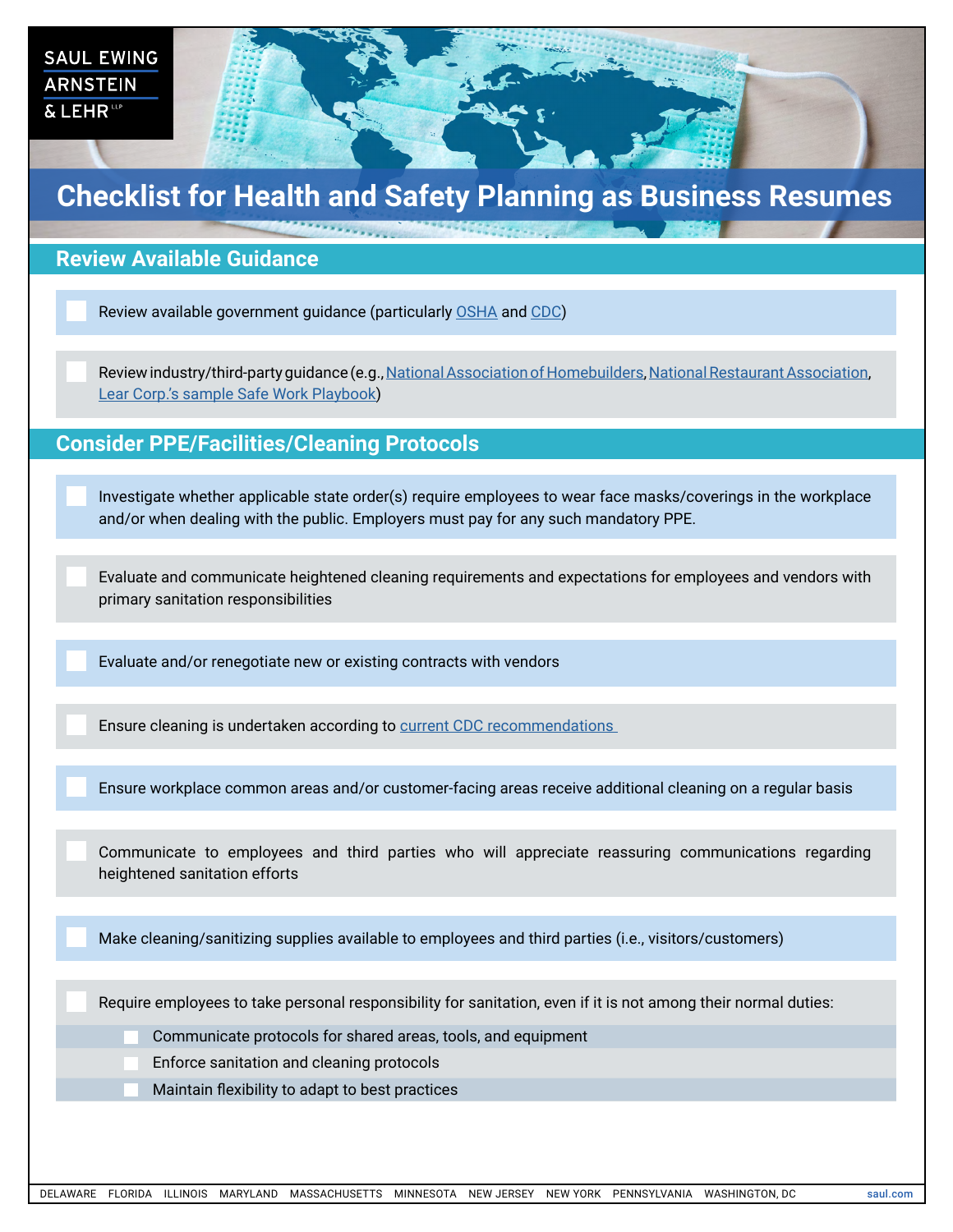| Plan for potential supply shortages, at least in the short term                                                                                                                        |  |  |
|----------------------------------------------------------------------------------------------------------------------------------------------------------------------------------------|--|--|
| Create and display signage reminding employees and third parties of the importance of regular and proper<br>handwashing                                                                |  |  |
| <b>Employee Monitoring and Screening</b>                                                                                                                                               |  |  |
| <b>Review EEOC guidance</b>                                                                                                                                                            |  |  |
| Require employees experiencing COVID-19 symptoms (CDC guidance) to leave work, promptly seek testing, and<br>report results (note paid leave requirements for FFCRA-covered employers) |  |  |
| Evaluate whether and how to screen and/or monitor employees and third parties                                                                                                          |  |  |
| ADA-covered employers may measure employee body temperature, so long as CDC and state health authorities<br>continue to find heightened threat of transmission                         |  |  |
| Implement any monitoring or screening protocols uniformly for similarly situated employees                                                                                             |  |  |
| Screening or monitoring results and illness information must be kept confidential                                                                                                      |  |  |
| Records of testing may demonstrate employer took reasonable measures to prevent spread                                                                                                 |  |  |
| But testing is intrusive, time consuming, and may be of limited actual value (e.g., some with COVID-19 do<br>not have a fever)                                                         |  |  |
| Draft and promulgate policies and signage regarding staying home when feeling sick                                                                                                     |  |  |
| <b>Social Distancing Plan</b>                                                                                                                                                          |  |  |
| Create and promulgate a written social distancing plan                                                                                                                                 |  |  |
| Evaluate employees' unique duties and the physical positioning of work locations                                                                                                       |  |  |
| Evaluate use of common areas, such as conference and break rooms and public spaces                                                                                                     |  |  |
| Create signage reminding employees and third parties of need to maintain social distancing                                                                                             |  |  |
| Re-evaluate social distancing plan on a regular basis as guidance evolves and to maintain consistency with federal<br>(OSHA, CDC, etc.) and state-level guidance                       |  |  |
|                                                                                                                                                                                        |  |  |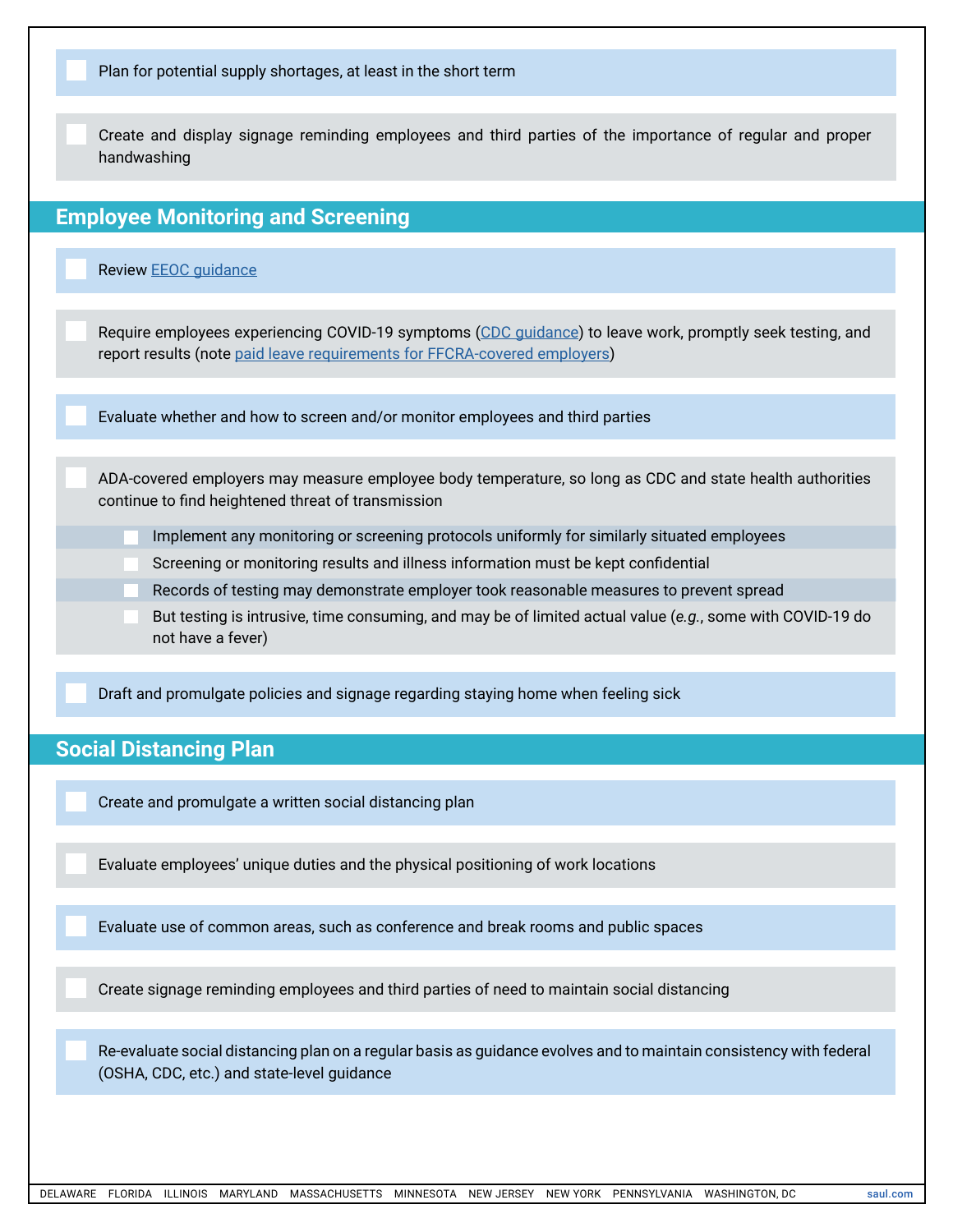| Consider staggered scheduling or "soft" opening                                                                                                                                                                               |
|-------------------------------------------------------------------------------------------------------------------------------------------------------------------------------------------------------------------------------|
| Staggered schedules may allow time for testing and create less crowded locker rooms, entryways or other<br>common areas                                                                                                       |
| Opening or expanding operations incrementally will allow employers to test and adjust plans and<br>procedures                                                                                                                 |
| Consider modified employee schedules to reduce the number of employees present in the workplace (e.g.,<br>alternating teams, staggered shifts or start times, continued teleworking)                                          |
| Plan ahead of time for the policy on dealing with clients, customers or vendors coming into the workplace who<br>are not wearing PPE and whether to apply different standards to employees vs. clients, customers or vendors. |
| <b>Remote Work</b>                                                                                                                                                                                                            |
| Solicit feedback and evaluate what worked and what did not during recent closures and periods of teleworking                                                                                                                  |
| If appropriate, continue telework for certain positions and evaluate whether teleworking is temporary or permanent,<br>including alternating or staggered teleworking                                                         |
| Evaluate what, if any, long-term restructuring of positions may be beneficial                                                                                                                                                 |
| Employees may request to continue teleworking by choice temporarily or permanently                                                                                                                                            |
| <b>Communications, Training and Monitoring</b>                                                                                                                                                                                |
| Communication and training is key to effective planning and risk mitigation                                                                                                                                                   |
| Internal communications should educate and encourage employees, while external communications reassure<br>customers and other third parties                                                                                   |
| Train managers and employees on new policies, procedures and protocols                                                                                                                                                        |
| Identify managers responsible for implementing plan and monitoring compliance                                                                                                                                                 |
| Name point person(s) to whom employee questions and concerns may be directed                                                                                                                                                  |
| Train managers on patience and risk of retaliation issues                                                                                                                                                                     |
|                                                                                                                                                                                                                               |